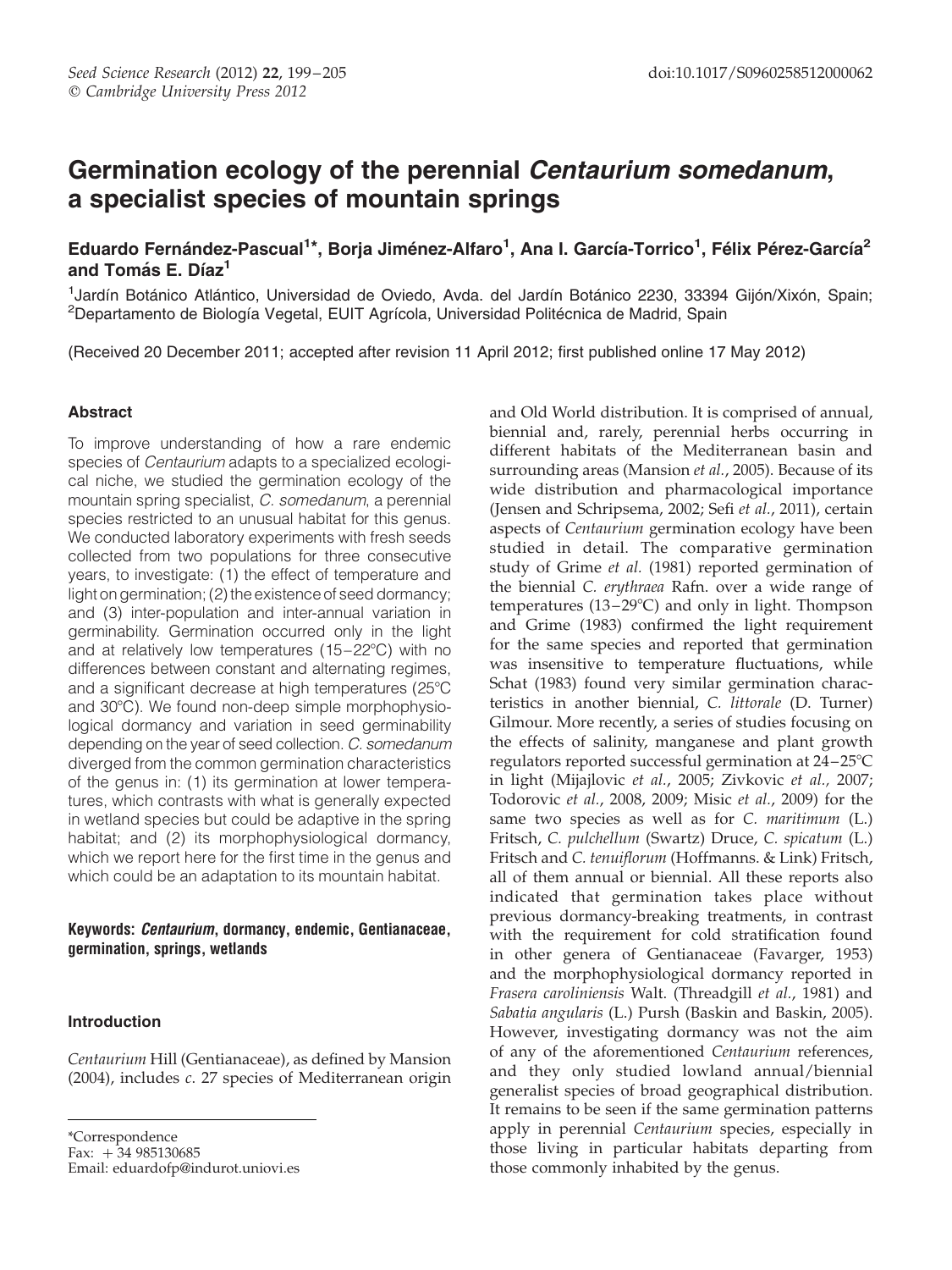The rare C. somedanum M. Laínz shows several divergences from the general Centaurium traits, as it is a perennial chamaephyte and a specialist species of mountain calcareous springs (Jiménez-Alfaro et al., 2005). It is also a narrow endemic species, confined to a small geographical area  $(210 \text{ km}^2)$  located in a transitional region between Mediterranean and Oceanic climatic zones in the Cantabrian Mountain Range of north-west Spain (Jiménez-Alfaro et al., 2010). Because of the ecological and geographical uniqueness of C. somedanum, we may expect divergences from the general germination patterns of the annual/ biennial, generalist and widely distributed Centaurium species. For example, temperate wetland species show a preference for relatively high  $(c. 30^{\circ}C)$  or alternating germination temperatures (Grime et al., 1981; Thompson and Grime, 1983; Schütz, 2000). Another possible adaptation of C. somedanum could be seed dormancy to avoid the risks of winter germination in a mountain environment (Baskin and Baskin, 1998), although this dormancy could vary among years and populations, as is usually the case in wild species (Andersson and Milberg, 1998; Giménez-Benavides et al., 2005).

In the present study, we investigated the germination ecology of C. somedanum as a contribution to understanding germination in Centaurium and the adaptation of rare endemic species to an ecological niche unusual in this genus. Specifically, we wanted to determine: (1) the temperature and light requirements for its germination; (2) the possible existence of physiological and/or morphological dormancy; and (3) the existence of inter-population and interannual variation in seed germinability.

## Materials and methods

## Plant material

Discrete populations of C. somedanum occur from 600 to 1700 m above sea level (asl) at the edges of calcareous mountain springs. In these habitats, alkaline spring waters ( $pH > 7.7$ ) flow from aquifers continuously through the year and are relatively cold even in summer (mean day temperature in late summer =  $14.1 \pm 0.2$ °C; data from 160 measurements covering the entire altitudinal gradient of the species). Depending on the slope and species composition of the spring edges, two habitat types harbour the populations of C. somedanum: vertical travertines and flat calcareous fens (Jiménez-Alfaro et al., 2005).

Although little information is available regarding its reproductive biology, C. somedanum is assumed to be a facultative outcrosser, like other species in the genus (Brys and Jacquemyn, 2011). Flowering begins in early July, proceeds during summer and ripe seeds are dispersed in September and October (Jiménez-Alfaro et al., 2010). We observed abundant seedlings in the field in August, so we assume that emergence occurs in summer (mean summer temperature =  $15^{\circ}$ C, min.  $= 10^{\circ}$ C, max.  $= 22^{\circ}$ C), after the cold season has ended (mean winter temperature =  $4^{\circ}C$ , min. =  $0^{\circ}C$ ,  $max. = 8^{\circ}C$ ) (data extrapolated from neighbouring climate stations, Spanish National Meteorological Agency). Seed set is relatively high in wild populations, with c. 140 seeds per fruit. The seeds are roughly spherical, extremely small  $(c. 390 \,\mu m \text{ wide})$ and show a reticulate pattern which is common in the Centaurium genus (Bouman et al., 2002). Seed mass (c.  $20 \mu g$ ) is also similar to that of other *Centaurium* species (Royal Botanic Gardens Kew, 2008). The embryo belongs to Martin's dwarf category (Martin, 1946).

For three consecutive years, we harvested fruits from the two largest populations of C. somedanum, which are representative of the two associated habitat types and the altitude gradient of the species (Table 1). In both sites, we sampled all individuals bearing ripe fruits (dry and brownish). The fruits spent a 3-week period in our laboratory ( $c$ . 22 $\degree$ C, 50% relative humidity) to ensure homogeneous after-ripening. Afterwards, we removed the seeds from the fruits; cleaned them using sieves and by hand sorting, and used them immediately in the experiments.

#### Embryo measurements

We sowed seeds from 2009, from both populations, on 1% distilled water agar in Petri dishes (diameter 6 cm) sealed with Parafilm to prevent desiccation (four

Table 1. Description of the two populations included in this study

| Collection<br>site | Altitude<br>(m asl) | Habitat, mean<br>annual temperature | Coordinates                                    | Collection<br>dates                    |
|--------------------|---------------------|-------------------------------------|------------------------------------------------|----------------------------------------|
| La Malva           | 600                 | Travertine, 10.4°C                  | $43^{\circ}07'05''$ N<br>$06^{\circ}15'05''$ W | 17.09.2008<br>24.09.2009<br>02.09.2010 |
| El Valle           | 1280                | Flat fen, $8.3^{\circ}$ C           | 43°04'19"N<br>$06^{\circ}11'49''W$             | 17.09.2008<br>09.10.2009<br>02.09.2010 |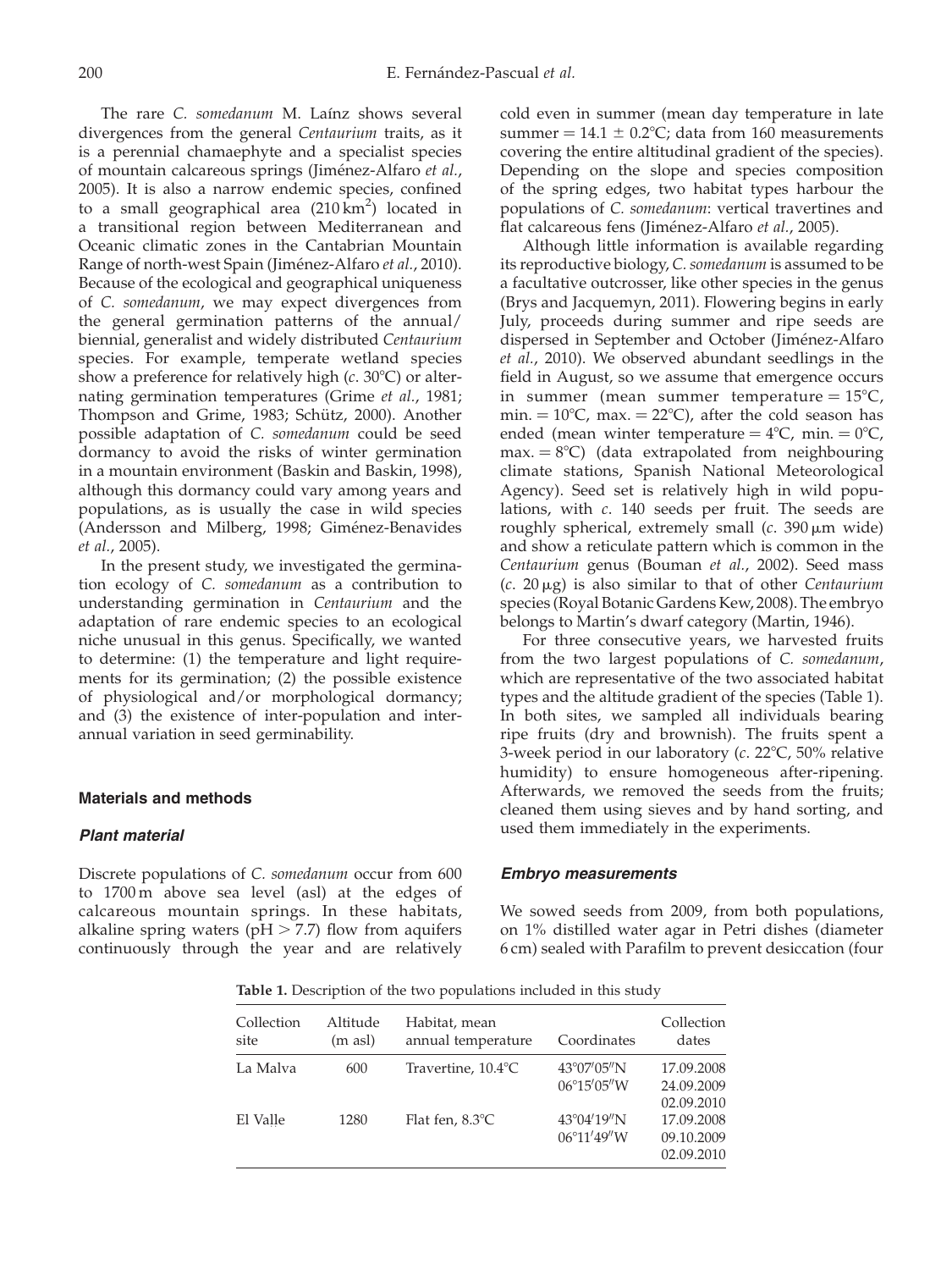dishes with 25 seeds each per population) and kept them in continuous darkness for  $24 h$  at  $20^{\circ}$ C. Afterwards, we excised and measured embryos from 15 seeds per population using a dissecting microscope (MZ6, Leica Microsystems GmbH, Wetzlar, Germany) equipped with a micrometer. The remaining seeds were cold stratified for 12 weeks  $(3^{\circ}C,$  darkness) and then 15 embryos per population were measured. After cold stratification, seeds were incubated in a growth chamber (Grow-S 360, Ing. Climas, Barcelona, Spain) with a 12/12h photoperiod (c. 20  $\mu$ mol m<sup>-2</sup> s<sup>-1</sup> provided by six Philips TLD30W/54-765 cool fluorescent tubes) at  $22/12^{\circ}$ C, the summer temperature expected to be optimal. We examined them daily and when the seed coat began to split, i.e. when the embryo had reached its critical length for radicle emergence, we measured another 15 embryos per population. To analyse the embryo measurements, we performed a main effects analysis of variance (ANOVA) with stratification/incubation stage and population as fixed effects using SPSS for Windows 15.0.1 (SPSS Inc., Chicago, Illinois, USA).

#### Germination experiments

We carried out laboratory germination experiments on 1% distilled water agar in Petri dishes sealed with Parafilm. For each treatment, we sowed four dishes with 25 seeds each. To assess the effect of incubation temperature on germination, we incubated seeds from 2009, from both populations, in growth chambers under a 12/12 h photoperiod at 22/12, 15, 20, 25 and 30°C. To take into account the inter-annual variation on seed germinability, we also incubated seeds from 2008 and 2010 at  $22/12$ °C. Finally, to assess the effect of light on germination, we incubated seeds from 2008 at  $22/12^{\circ}$ C in continuous darkness (achieved by wrapping the dishes in two layers of aluminium foil). In all cases, we incubated seeds both after  $0$  ( $=$  fresh, i.e. after 3 weeks of after-ripening in the laboratory) and 12  $($  = stratified) weeks of cold stratification in 1% agar at  $3^{\circ}$ C in darkness, to check for the existence of physiological dormancy. We did not consider warm stratification as it would be ecologically meaningless according to available knowledge on the habitat and dispersion timing of the species.

We counted and discarded germinated seeds three times a week (with the exception of the darkincubated seeds, which we only checked at the end of the experiment). Radicle emergence was the criterion for germination. After 4 weeks, we terminated all germination tests and opened the non-germinated seeds with a scalpel, classifying them as normal, empty or fungus infected. We excluded the empty and infected seeds from the statistical analyses and the calculation of germination percentages (pooling

all the dishes, empty seeds =  $3 \pm 1\%$ ; infected seeds =  $3 \pm 1$ %). We analysed the results by fitting main effects Generalized Linear Models (GLM, binomial error distribution, logit link function) with the test conditions as fixed factors, using SPSS.

#### **Results**

#### Embryo growth

We found significant differences in embryo length depending on the stage of the stratification/incubation process  $(F = 279.592; P < 0.001)$ . While after cold stratification embryo length was similar to that of fresh embryos, at the point of radicle emergence embryos had undergone an increase of 86% in their length (Fig. 1). We did not detect significant differences in embryo growth between the populations ( $F = 0.029$ ;  $P = 0.866$ ).

#### Germination temperature

Higher seed germination occurred at lower temperatures (15-22 $^{\circ}$ C) with a marked decrease at warmer temperatures [\(Fig. 2](#page-3-0)). No seeds germinated at  $30^{\circ}$ C and only cold-stratified seeds germinated to a low percentage at  $25^{\circ}$ C. These two temperature regimes were qualitatively different and thus we did not include them in the statistical analysis, as their lack of variance would alter the GLM procedure. Analysing the results for the other three temperatures, we detected a significant positive effect of cold stratification on germination (Wald's  $\chi^2 = 186.720$ ;  $P < 0.001$ ) but neither an effect of incubation temperature



Figure 1. Embryo length  $(\pm$  SE) in two populations (La Malva, grey bars; El Valle, white bars) at three different stages of the seed stratification–incubation process.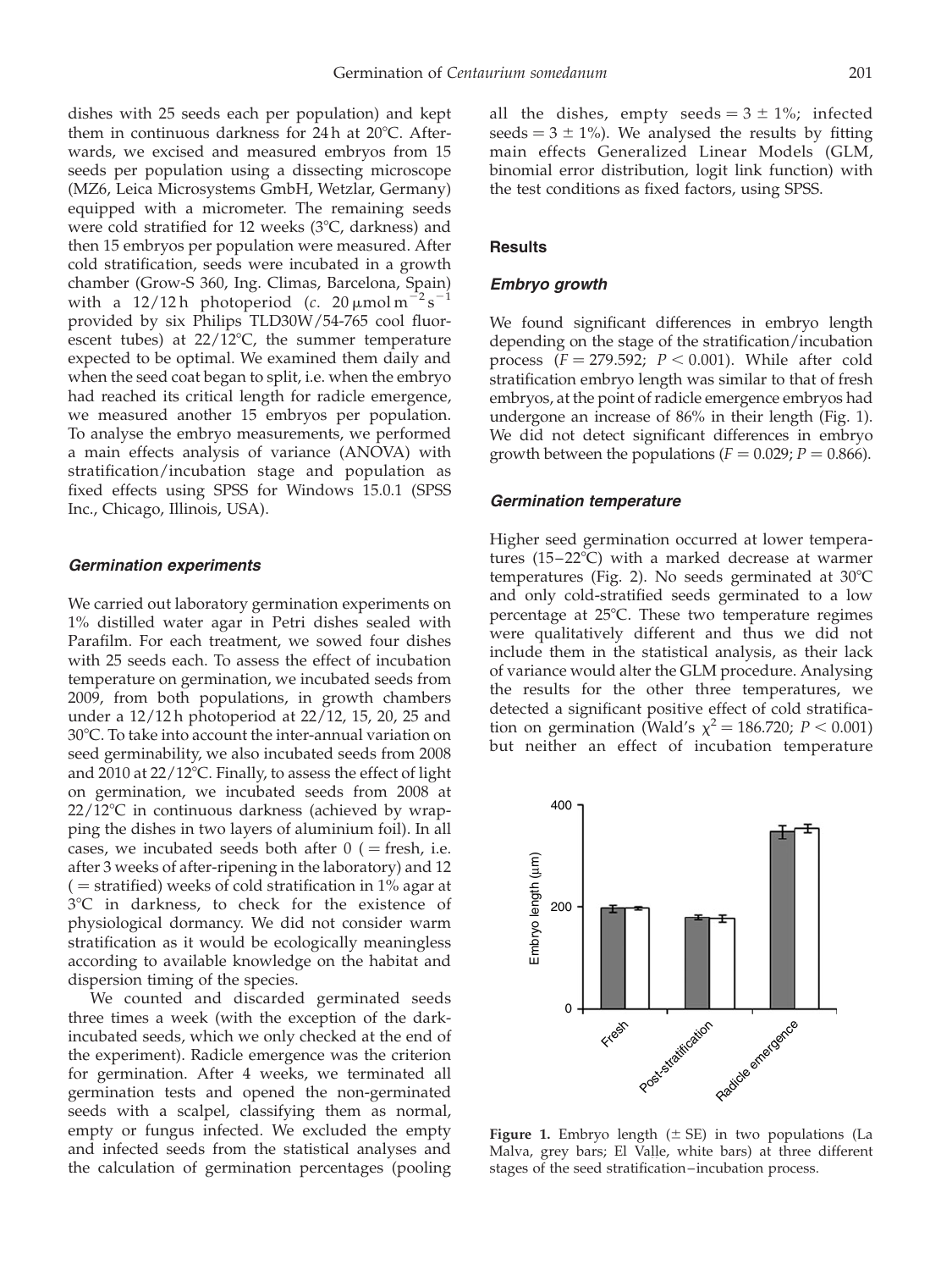<span id="page-3-0"></span>

Figure 2. Final germination percentages of fresh (top panel) and stratified (bottom panel) seeds from two populations (La Malva, grey bars; El Valle, white bars) after 4 weeks \_ of incubation at different temperatures. Percentages are the mean  $\pm$  SE of four dishes.

(Wald's  $\chi^2 = 5.195$ ;  $P = 0.074$ ) nor of population (Wald's  $\chi^2 = 0.352$ ;  $P = 0.553$ ). Thus, in the range most favourable for seed germination, we did not find differences between constant (15,  $20^{\circ}$ C) and alternating  $(22/12^{\circ}C)$  regimes and no differences between the germination temperature range of seeds from the two populations.

#### Germinability variation

We found differences in seed germinability among our collections [\(Fig. 3](#page-4-0)). Cold stratification produced a significant germination increase (Wald's  $\chi^2$  = 222.293;  $P < 0.001$ ) across years and populations, but we only obtained almost complete germination in 2008. In the other 2 years, a percentage (47–80%) of the seeds did not germinate after 12 weeks of cold stratification. Analysing together all years and populations, we found a significant effect of year (Wald's  $\chi^2 = 173.515$ ;  $P < 0.001$ ) but not of population (Wald's  $\chi^2 = 0.647$ ;  $P = 0.421$ .

#### Effect of light

Darkness had a clear negative effect on germination. When incubated in darkness, the fresh seeds did not germinate at all, and only  $1 \pm 1$ % cold-stratified seeds from one population (La Malva) did germinate.

This clear-cut effect of darkness made it impossible, as well as unnecessary, to apply any statistical test.

#### **Discussion**

C. somedanum shows two significant divergences from the previously reported Centaurium germination patterns: (1) a lower germination temperature range; and (2) seed dormancy. Furthermore, its germination requirements are in contrast to the typical responses of wetland species (Grime et al., 1981; Thompson and Grime, 1983; Schütz, 2000) as germination not only occurred at low temperatures, but also showed no increase in response to alternating temperatures. Among the tested conditions, highest germination occurred between 15 and 22 $°C$ . As we did not test colder temperatures, it is not possible to establish the lower temperature limit of the species. In addition, the low germination percentages achieved at  $22/12^{\circ}C$  in 2009 and 2010 could indicate that these are suboptimal conditions and that the optimal germination temperature is even lower. However, since the germination of the 2008 stratified seeds was almost complete at  $22/12^{\circ}$ C, the lower germination found in the following years seems more related to a deeper dormancy in those years, suggesting that the optimal germination temperature should not be too far from the  $15-22^{\circ}C$ range.

In any case, the upper germination temperature limit of C. somedanum is below what was expected. Germination at low temperatures is a common trait of lowland Mediterranean species (Escudero et al., 1997; Doussi and Thanos, 2002), and consequently the temperature requirement for C. somedanum germination would seem to be related to the Mediterranean origin of the genus. However, lower germination temperature ranges are usually interpreted as an adaptation to the seasonality of Mediterranean climates that prevents germination during the dry season (Doussi and Thanos, 2002), and this is obviously not the case in the extremely wet environment of C. *somedanum*. The traditional understanding of germination in wetland habitats, as proposed by Thompson and Grime (1983), indicates that the fall of the water table during the spring season produces rising soil temperatures and an increase in diurnal temperature fluctuations. Wetland seeds perceive these signals as marking the optimal season for germination, but the conditions may be very different in mountain spring habitats where water flow is continuous, and even more intense during the spring season when snowmelt recharges aquifers. In our study, seed germination and seedling establishment in C. somedanum take place in the soil of spring edges, where the constantly cold running waters heavily influence the temperature. According to data obtained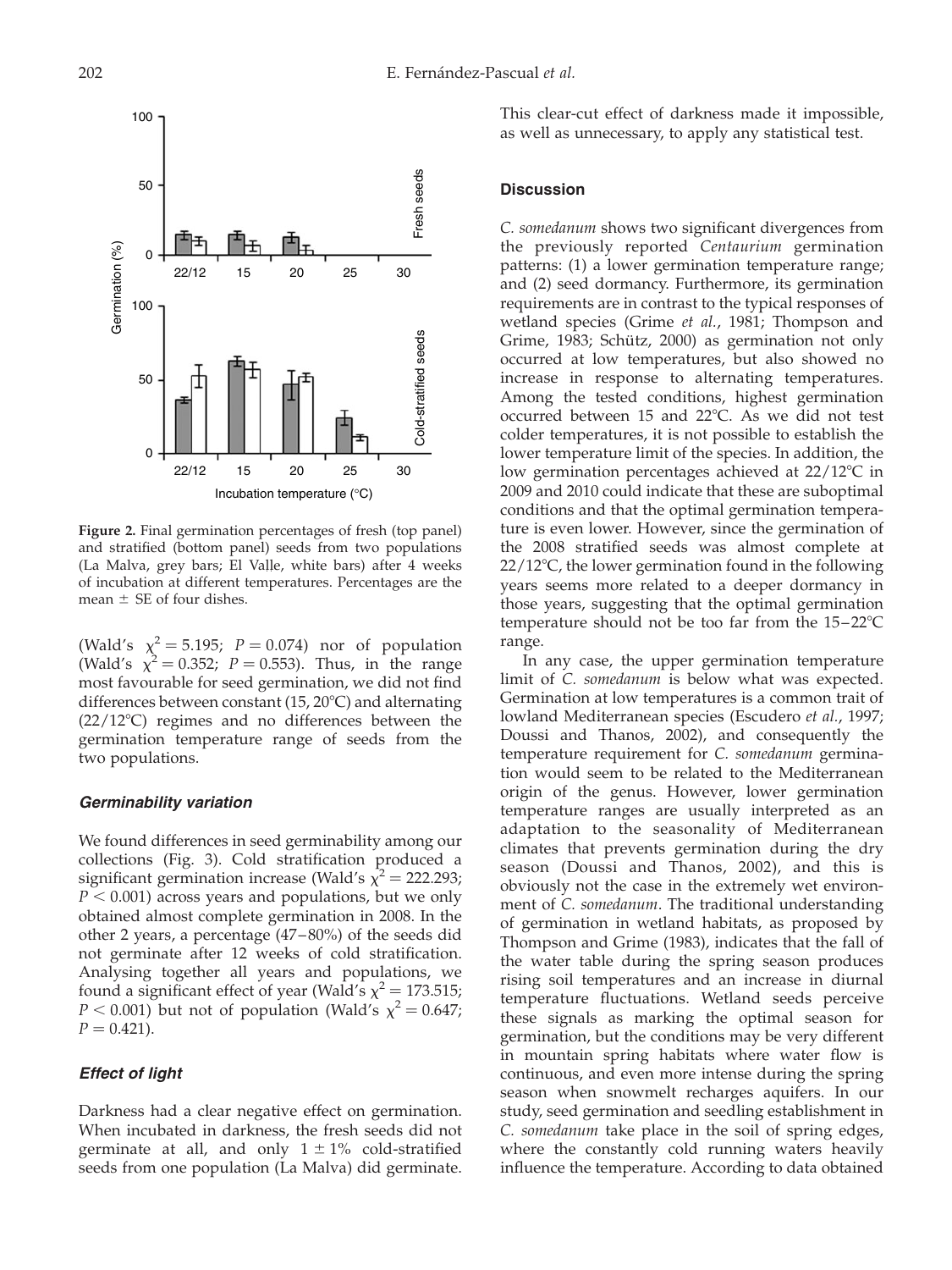<span id="page-4-0"></span>

Figure 3. Cumulative germination of fresh (black circles) and stratified (open circles) seeds from each population and year of collection after 4 weeks of incubation at  $22/12^{\circ}$ C. The lines represent the Gompertz function fitted to the germination data using SigmaPlot 11.0 (Systat Software Inc., San José, California, USA).

by a soil data-logger in La Malva population (M-Log5W, GeoPrecision GmbH, Ettlingen, Germany; data from September 2010 to September 2011), the diurnal thermal amplitude in the soil of the spring edges is relatively low throughout the year (winter =  $1.9 \pm 0.1^{\circ}C$ , summer =  $3.0 \pm 0.1^{\circ}C$ ) and the summer temperature is considerably less variable than expected (mean =  $16.9^{\circ}$ C, min. =  $15.7^{\circ}$ C,  $max. = 18.8^{\circ}$ C). In this environment, germination at low and constant temperatures is probably the only option for the species. However, since we could not establish the lower germination temperature limit, it cannot be excluded that seed germination begins earlier in the year, as from April onwards the soil mean temperature exceeds 10°C.

The inability of C. somedanum to germinate at  $25^{\circ}$ C and above also differs from the successful germination achieved at 25°C (Mijajlovic et al., 2005; Zivkovic et al., 2007; Todorovic et al., 2008, 2009) and the  $29^{\circ}C$ upper germination limit found by Grime et al. (1981) in generalist Centaurium species of broad European distribution. It is still necessary to determine whether the lower range in C. somedanum is an ancestral Mediterranean character of the genus, which was conserved in this rare endemic and allowed it to colonize the spring habitat; or if it is rather a recent adaptation acquired in the course of such colonization. Although the phylogenetic origin of C. somedanum is unclear, the molecular study of Mansion et al. (2005) suggests an allopolyploid origin from the perennial C. scilloides (L. fil.) Samp and the biennial Spanish endemic C. gypsicola (Boiss & Reut.) Ronniger. C. scilloides is a generalist species widely distributed over the Atlantic coasts of Europe, while C. gypsicola is a specialist species of Mediterranean semi-arid gypsum communities of the central Iberian Peninsula. Thus, investigating the germination response of these species would shed some light on whether the low germination temperature trait of C. somedanum has a phylogenetic origin or is a new trait.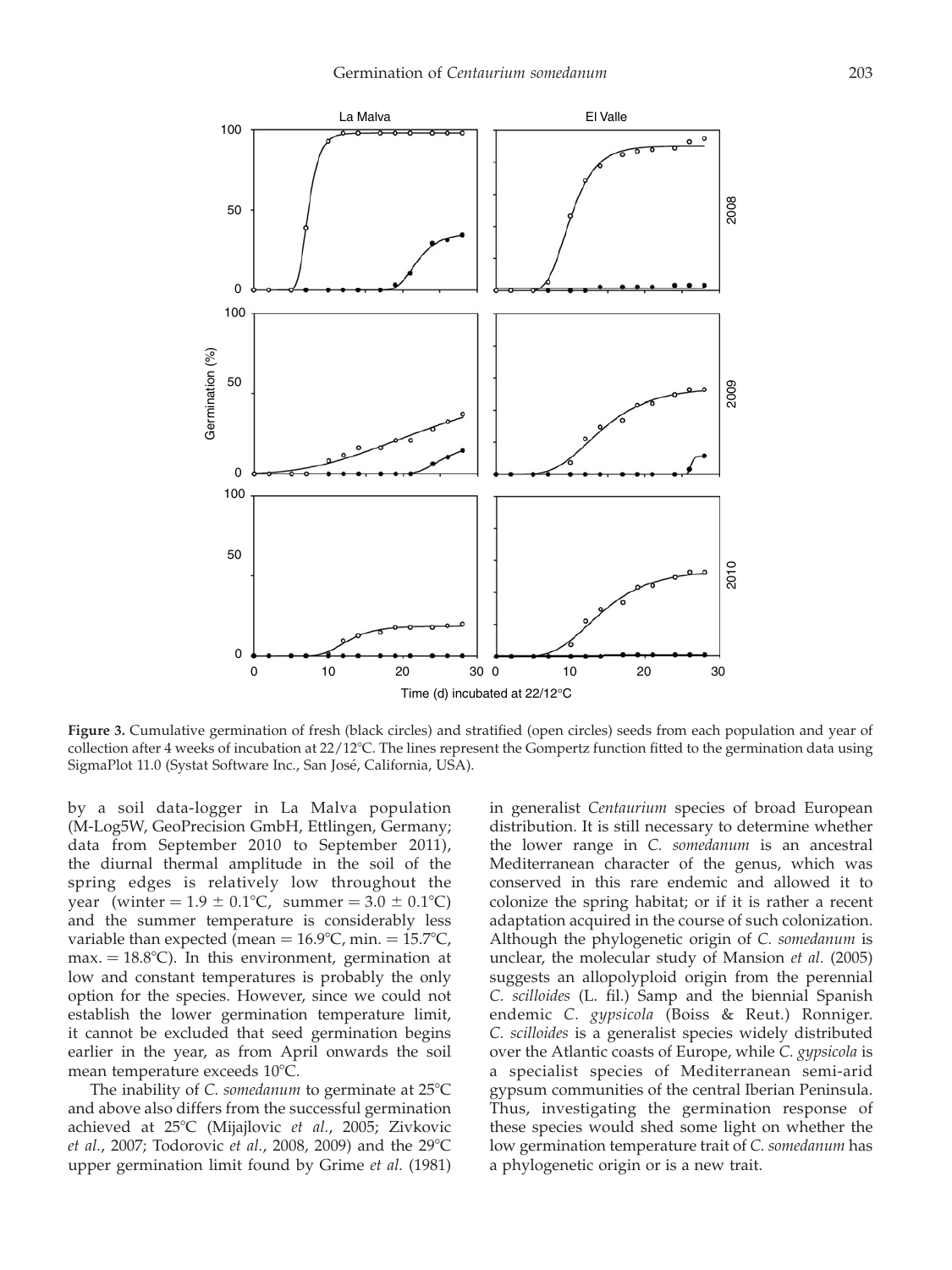The second divergence from the Centaurium germination pattern regards the seed dormancy we found in the 3 years analysed, contrasting with the non-dormant behaviour reported in the literature for other Centaurium species. Our results show that C. somedanum seeds have non-deep simple morphophysiological dormancy (MPD) according to the classification system of Baskin and Baskin (2004) and that the embryo belongs to the underdeveloped linear embryo category proposed by Baskin and Baskin (2007). Fresh seeds have a non-deep physiological dormancy (PD) which prevents embryo growth and which is overcome by a period of cold stratification. As we did not test warm stratification, it is not possible to determine if cold is a requirement per se, but in nature this dormancy release takes place during the cold winter season. Once the PD is broken, embryo growth must take place before the seed germinates (morphological dormancy, MD). Since embryo growth did not occur during cold stratification, but did occur at warmer temperatures after the seeds were moved to  $22/12^{\circ}$ C, they have non-deep simple MPD. To our knowledge, this is the first time that MPD has been found in the Centaurium genus, although it has been reported in New World Gentianaceae genera (Threadgill et al., 1981; Baskin and Baskin, 2005). As we have already explained, the thermal regime in the spring habitat is stable during the year in comparison to other, more seasonal, wetland environments. In this context, seed dormancy becomes of foremost importance to ensure that germination takes place in the correct period of the year, i.e. after the colder months of winter.

It is interesting to note that, contrary to what happened with the temperature and light requirements, we found a relatively large variation among seed collections in their germinability. Such variation, depending on year and population, is a well-known phenomenon (Andersson and Milberg, 1998; Giménez-Benavides et al., 2005), which has been usually related to genetic adaptation to local conditions or to the parental environment effect on seed maturation (Fenner, 1991; Baskin and Baskin, 1998). In our case study, the significant effect of year rather than location suggests that it is the environment in each maturation season that determines seed germinability. Nevertheless, further studies controlling either the seed maturation environment (common garden studies) or the genetic background of the populations are necessary to elucidate the relative contribution of the genotype versus the environment.

Besides the divergences commented on above, C. somedanum germination agrees with previous Centaurium studies regarding the lack of response to alternating temperatures (Thompson and Grime, 1983) and the light requirement for germination (Grime et al., 1981; Schat, 1983). The incapacity to germinate in darkness is a trait generally associated with the ability to form a soil seed bank (Pons, 1991; Milberg, 1994) especially in small seeds (Milberg et al., 2000). Other traits of C. somedanum seeds tend to be related to persistence in the soil bank, namely their small size and rounded shape (Thompson et al., 1993; Cerabolini et al., 2003). Thus, it is possible that C. somedanum forms a persistent soil seed bank, as has been reported for other Centaurium species (Thompson et al., 1997).

In conclusion, our study shows that a rare perennial species of Centaurium living in an unusual habitat presents divergences from the general germination patterns of the genus. The lower germination temperature range in C. somedanum could be of adaptive significance in the very particular conditions of mountain springs, where water flow is continuous and relatively cold throughout the year. It would be of great interest to study the germination temperature ranges of those species phylogenetically linked to C. somedanum, i.e. C. scilloides and C. gypsicola, to improve understanding of the evolutionary history of this trait in the genus. Additionally, it remains to be seen if MPD, a possible adaptation to mountain spring habitats, is shared by more Centaurium species, especially those with a similar ecology, such as C. littorale subsp. uliginosum (Waldst. & Kit.) Melderis, which lives in travertines and calcareous fens of central Europe. Our findings also suggest that the germination traits of species living in temperate mountain springs could differ from those living in other wetland types, although more studies focused on spring specialists are needed to clarify germination ecology in these habitats.

# Acknowledgements

We would like to thank C. Alvarez, R. Alvarez, A. Bueno, E. Moratón and J.I. Sanzo for their help during seed collection, and C. Baskin and two anonymous reviewers for their insightful comments on the manuscript and the English revision. The Fundación Biodiversidad (Spanish Ministry of the Environment) funded this research through the project Conservación ex situ de plantas amenazadas de máxima prioridad en el norte peninsular: Aster pyrenaeus y Centaurium somedanum. E.F.P. received a PhD grant from the Government of Asturias (Plan de Ciencia, Tecnología e Innovación del Principado de Asturias) and B.J.A. from the European Social Fund through the Spanish Ministry of Science (PTA2007-0726-I).

# **References**

Andersson, L. and Milberg, P. (1998) Variation in seed dormancy among mother plants, populations and years of seed collection. Seed Science Research 8, 29–38.